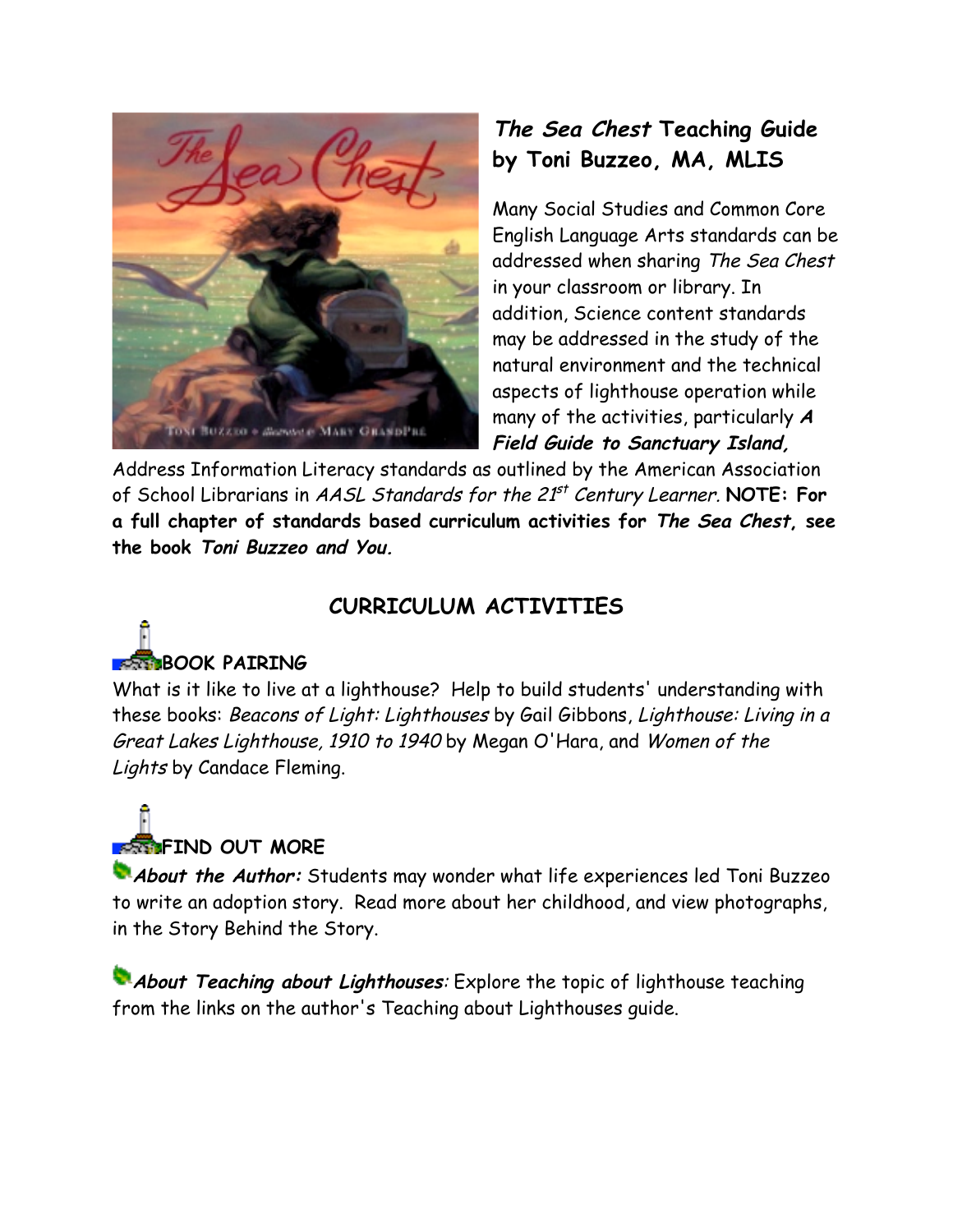**Invite A Speaker (Live or Virtual)**: If you live in an area of the country where there are lighthouses (Atlantic coast, Gulf coast, Great Lakes, or Pacific coast) contact one of the Lighthouse Associations below and invite a speaker to come to talk about lighthouse history and lighthouse preservation:

**American Lighthouse Foundation**  http://www.lighthousefoundation.org/ Chesapeake Chapter of the United States Lighthouse Society http://cheslights.org/ Delaware River and Bay Lighthouse Foundation http://www.delawarebaylights.org/ **The Florida Lighthouse Association**  http://www.floridalighthouses.org/ **The Great Lakes Lighthouse Keepers Association**  http://www.gllka.com/ **The Lighthouse Preservation Society**  http://www.lighthousepreservation.org/ Long Island Chapter, U.S. Lighthouse Society http://www.lilighthousesociety.org/ **New England Lighthouse Lovers**  http://www.nell.cc/ **The New Jersey Lighthouse Society**  http://www.njlhs.org/ **Couter Banks Lighthouse Society**  http://www.outerbankslighthousesociety.org/ **The United States Lighthouse Society** http://www.uslhs.org/

If you live in another part of the country, invite someone from one of the Lighthouse Associations to join you in an online chat using Skype or another chat software.

**Lighthouse Keeper's Log:** Light keepers were required to keep a daily journal in which they recorded the operations of their lighthouses in a very spare manner. Often, keepers were instructed to write the events of each day in a single line across two pages. If the Inspector came, if the supply boat arrived, if any unusual event occurred, that would be noted. Otherwise, the state of the weather, including the direction of the winds, was the essential information. (For more information and sample log entries, see "Lighthouse Keeper's Log"